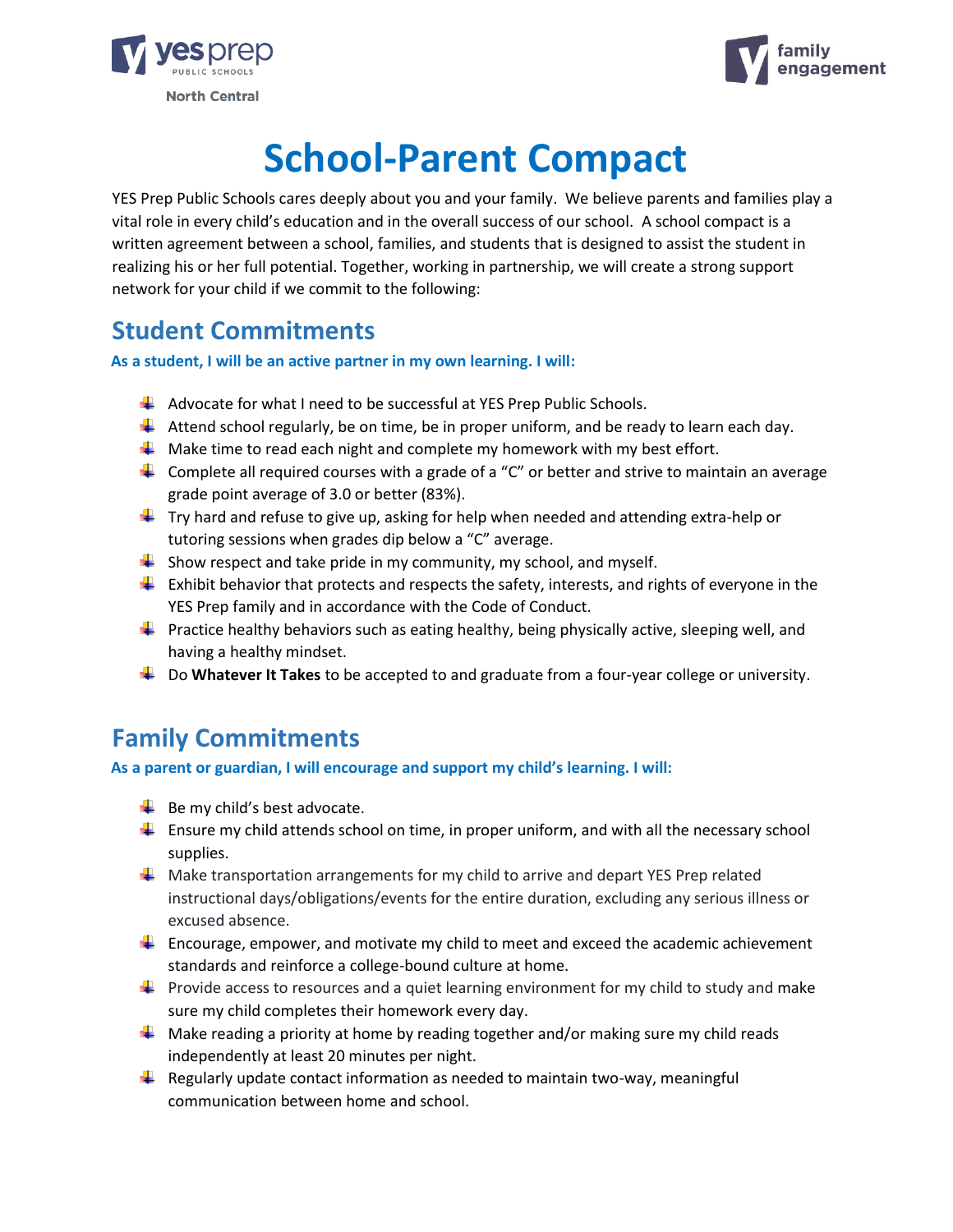



**North Central** 

- $\frac{1}{2}$  Attend family conferences, parent workshops, and other school-sponsored events, whenever possible, to support my child's educational journey.
- $\frac{1}{2}$  Support school rules as outlined in the YES Prep Code of Conduct and provide feedback and input to the staff to help improve academic achievement.
- $\downarrow$  Make my child's health and wellness a priority at home by promoting healthy eating, healthy physical activity, consistent sleep, and a healthy mindset.
- **L** Do **Whatever It Takes** to support my child for him/her to be accepted to and graduate from a four- year college or university.

## **Teacher/School Commitments**

**As your child's teachers and school staff, we will encourage and support your child's learning. We will:**

- $\downarrow$  Provide a safe, nurturing, and supportive learning environment.
- $\downarrow$  Deliver a rigorous and relevant academic program, focused on literacy, science, social studies, math, and electives to prepare your child for college and to lead a choice-filled life.
- $\downarrow$  Maintain high academic and behavioral expectations for all students.
- $\downarrow$  Adhere to high instructional standards that promote the development of the district's content standards to ensure mastery of essential knowledge and skills.
- $\ddot{\phantom{1}}$  Enforce all rules fairly and consistently to keep all students safe.
- $\frac{1}{2}$  Provide healthy meals daily to fuel the body and mind.
- $\downarrow$  Provide you with clear, consistent, and timely two-way communication.
- $\downarrow$  Collaborate and partner with families to make the best decisions for your child.
- $\ddot{\phantom{1}}$  Host college visits to help students make the best college choice for all of our secondary students.
- $\downarrow$  Arrive to school on time and we will remain until the end of every designated instructional day.
- $\ddot{\phantom{1}}$  Attend and participate in all staff meetings and professional development.
- **Protect and respect the safety, interests, and rights of everyone in the YES Prep family.**
- $\frac{1}{2}$  Make ourselves available to work with students and legal guardians, and we will address any concerns they might have.
- $\downarrow$  Make an effort to attend extracurricular activities and school events to help develop a positive relationship between home and school.
- $\downarrow$  Make it a priority to praise our students and take a vested interest in their overall health and well-being.
- $\downarrow$  Provide targeted academic interventions to support student learning.
- **LEAU Do Whatever It Takes** to support our students for them to be accepted to and graduate from a four- year college or university.

### **Parents and Families as Partners**

**We value and commit to two-way communication in the following ways:**

 $\triangleright$  Provide academic remediation as needed to support student learning;